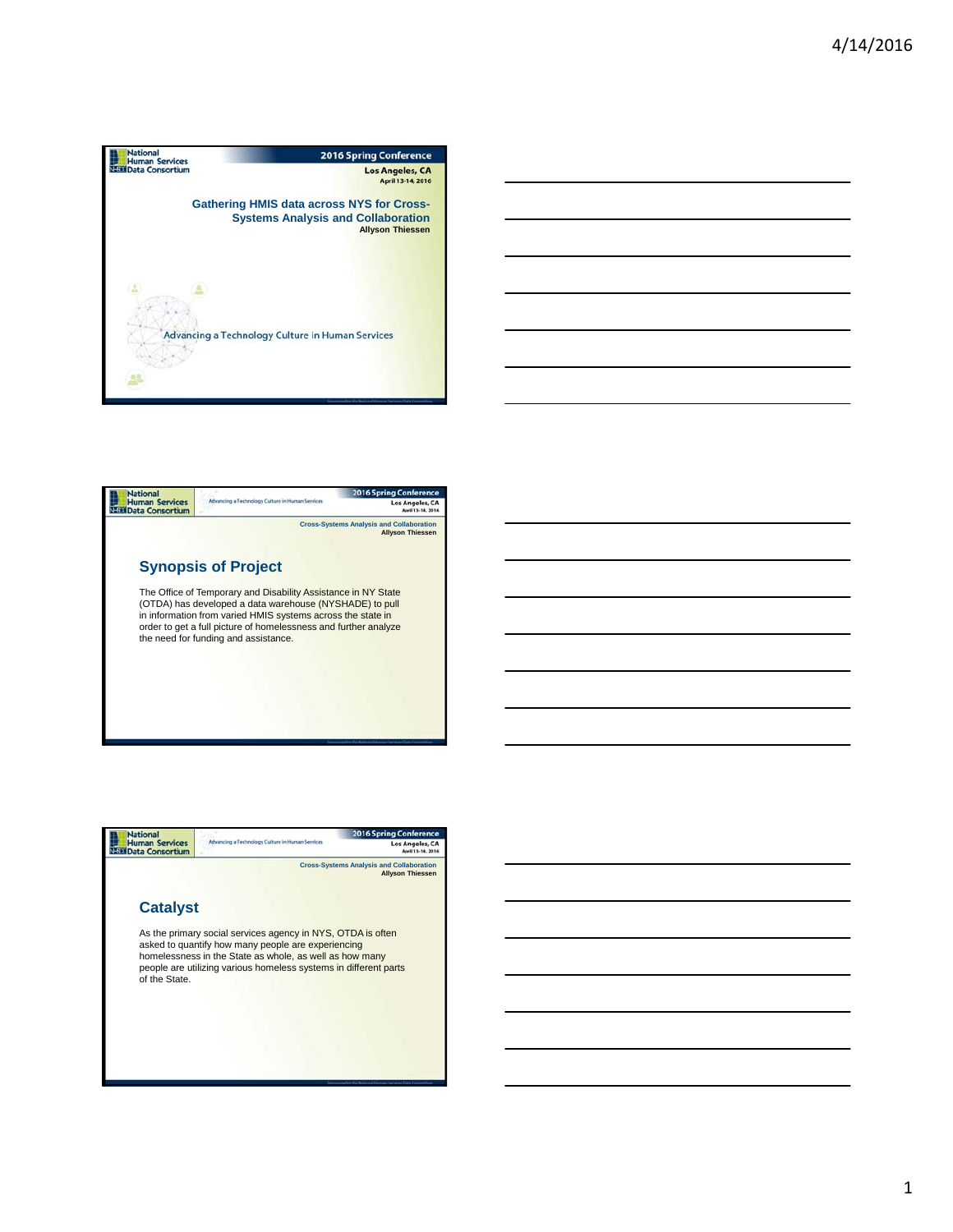





2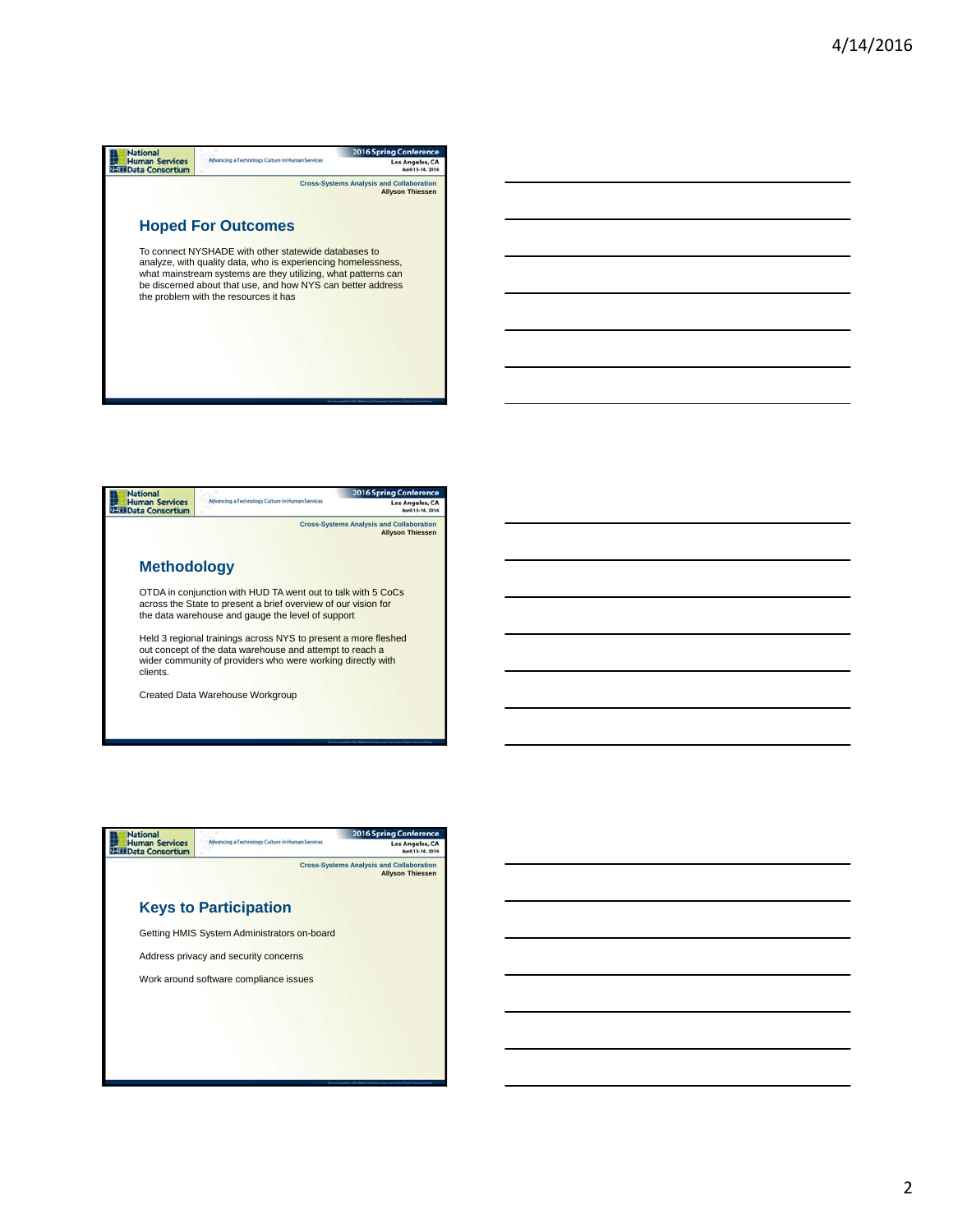





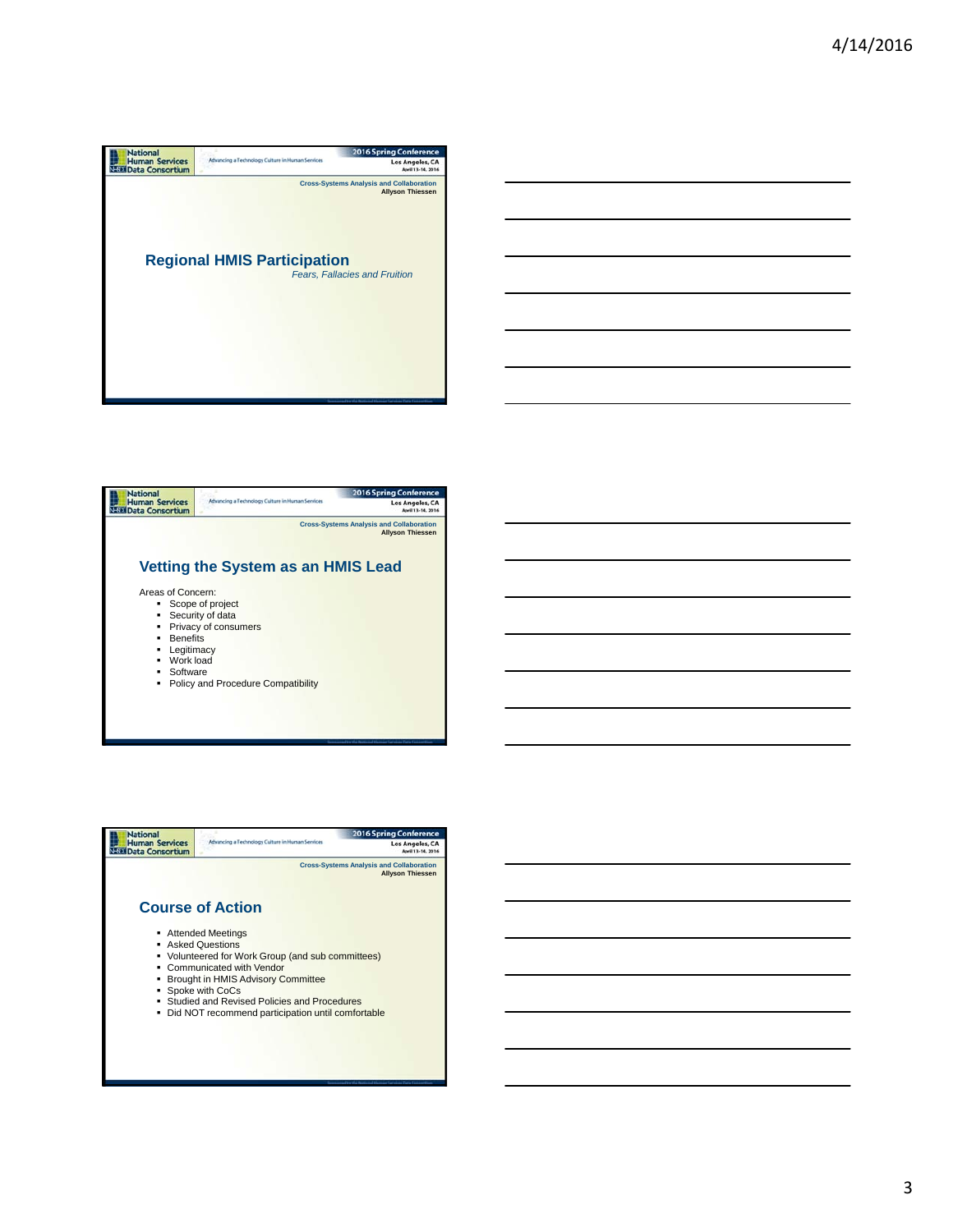## **Mational**<br>
Human Services<br>
SEE Data Consortium 2016 Spring Confe Advancing a Technology Culture in Human Ser Los Angeles, CA **Cross-Systems Analysis and Collaboration Allyson Thiessen Community Cooperation** All projects funded through OTDA mandated to participate (state ESG) • Other projects giving option to participate Educating and listening to community concerns is key Good communication with Advisory Committee o Addressed all concerns with vendor until solutions were found ■ Meetings with Collaborative Applicants<br>
■ Conversations with Executive Directors<br>
■ Reviewed and explained all documents from OTDA

**Intervened as necessary for clarification**